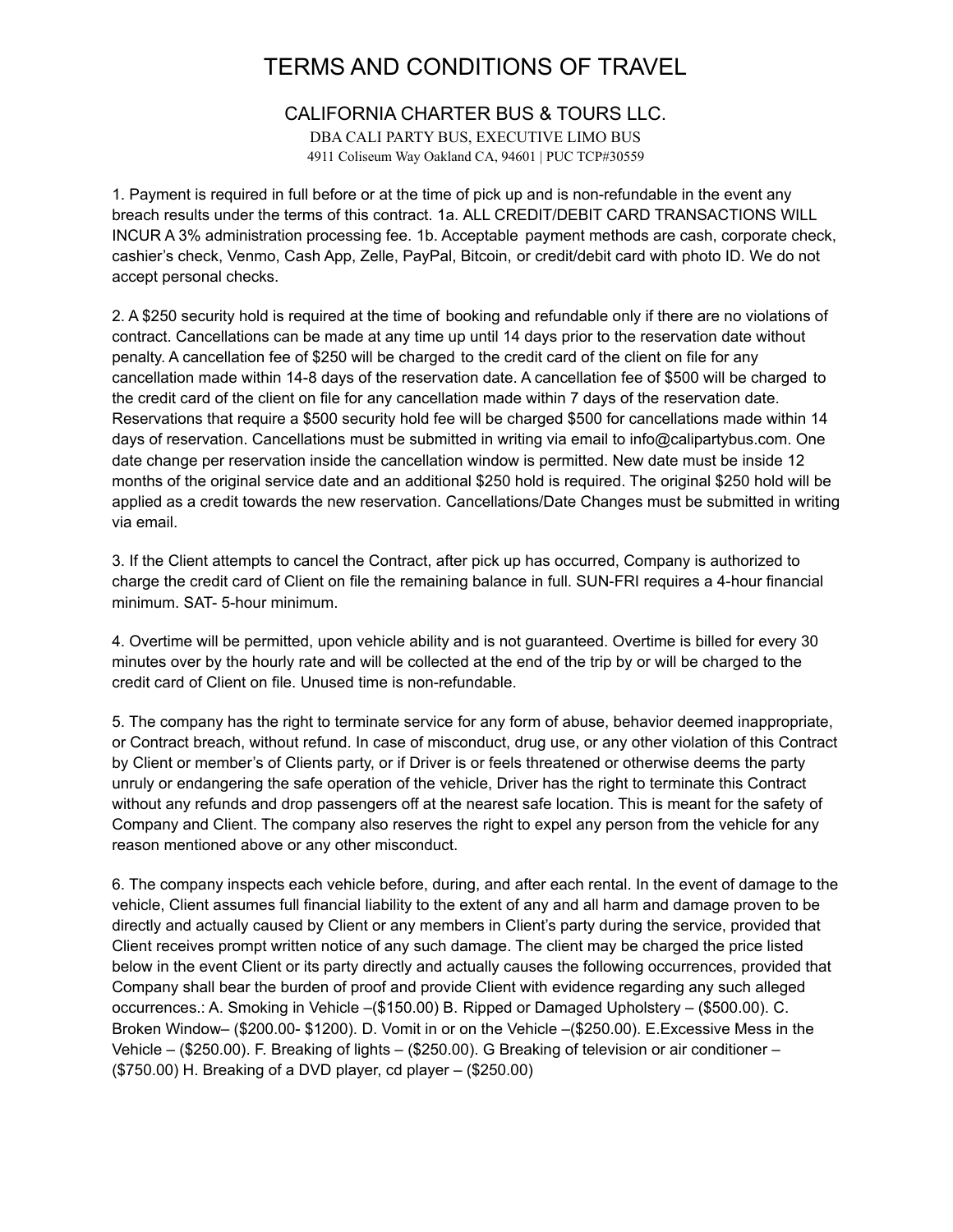7. Alcohol consumption by persons under the age of 21 is strictly prohibited in the vehicle, and alcohol consumption by persons age 21 or older is prohibited if persons under the age of 21 are present on the vehicle. The company reserves the right to check the identification of any passenger on the vehicle at any time and for any purpose whatsoever. The company reserves the right to refuse service to persons that appear to be under the influence of drugs and or unable to care for one's self, or are objectionable to another passenger. No person may use any illegal narcotics or controlled substances in the vehicle. In the event of underage alcohol consumption or illegal drug use, the service will be terminated immediately and without refund. Client shall be responsible and shall pay for all fines and penalties assessed by state and/or local authorities as a result of the violation of any law by the Client. 7a. For all groups under the age of 21, where alcohol is present, a designee will be assigned to the charter at the Client's expense. The designee will read all passengers this statement: "Consumption of alcoholic beverages by persons under 21 years of age is illegal. It is also illegal for an adult to provide alcoholic beverages to a person under 21 years of age. If you consume alcoholic beverages, this trip will be terminated and all payments for transportation services shall be forfeited and not subject to refund." The designee will enforce all regulations stated within the contract and in accordance with assembly bill 45 in which they have been trained. PLEASE NOTE - We have a zero-tolerance policy for alcohol onboard if any 1 passenger is under 21 without a legal guardian present.

8. Drug use in the vehicle is prohibited by law. All contraband and items considered "weapons" are strictly prohibited in the vehicle. The company reserves the right to inspect all belongings of Client and members or Client's party for drugs and contraband.

9. Any fines that the Company is charged due to the unlawful actions of the Client will be charged to the credit card of Client on file. These include but are not limited to fines related to underage drinking, overcapacity, jumping on top of the vehicle, and throwing trash/littering out of the vehicle. The client is also responsible and will be charged for any parking fees and toll fees incurred during the transporting of Client, provided that the Company provides written documentation to Client of any such charges.

10. None of the Company, its agents, or employees shall be liable for any personal property of Client or members of the Client's party, which is misplaced, damaged, stolen, or left in the vehicle.

11. The novel coronavirus, COVID-19, has been declared a worldwide pandemic by the World Health Organization. COVID-19 is reported to be contagious. The state of medical knowledge is evolving, but the virus is believed to spread from person-to-person contact and possibly by contact with contaminated surfaces and objects or in the air. People reportedly can be infected and show no symptoms and therefore spread the disease. The exact methods of spread and contraction are unknown, and there is no known treatment, cure, or vaccine for COVID-19. Evidence has shown that COVID-19 can cause serious and potentially life threatening illness and even death.Company cannot prevent you, members of your party, [or your child(ren)] from becoming exposed to, contracting, or spreading COVID-19 while utilizing company's services or premises. It is not possible to prevent against the presence of the disease. Therefore, if you choose to utilize company's services and/or enter onto company's premises you may be exposing yourself to and/or increasing your risk of contracting or spreading COVID-19.ASSUMPTION OF RISK.-- I have read and understood the above warning concerning COVID-19. I hereby choose to accept the risk of contracting COVID-19 for myself and on behalf of all party members, in order to utilize [company]'s services and enter [company]'s premises. These services are of such value to me and the members of my party, that I accept the risk of being exposed to, contracting, and/or spreading COVID-19 in order to utilize [company]'s services and premises in person WAIVER OF LAWSUIT/LIABILITY.-- I hereby forever release and waive my right to bring suit against [company] and its owners, officers, directors, managers, officials, trustees, agents, employees, or other representatives in connection with exposure, infection, and/or spread of COVID-19 related to utilizing [company]'s services and premises. I understand that this waiver means I give up my right to bring any claims including for personal injuries, death, disease or property losses, or any other loss, including but not limited to claims of negligence and give up any claim I may have to seek damages, whether known or unknown, foreseen or unforeseen.